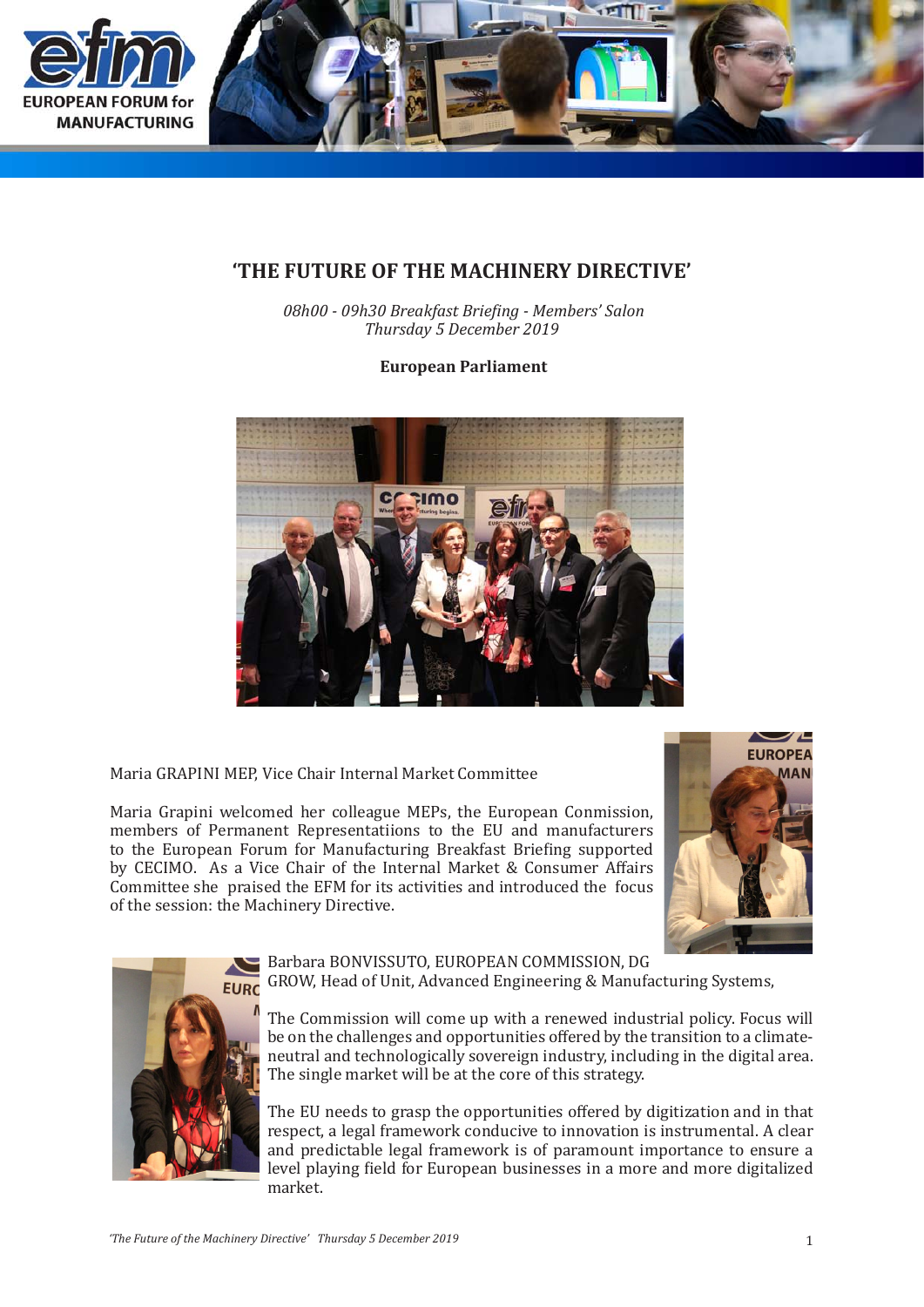

The work on the revision of the Machinery Directive - the key legislation for machine tools industry – is advancing:

- We are analysing the results of the open public consultation and completing them with targeted consultations and interviews. The study carried out by our consultant will be published in the first quarter of next year. On that basis and subject to political validation by the new Commission, a proposal could be expected towards the end of 2020/beginning of 2021. •
- We are extensively consulting with stakeholders and the Member States. •
- The intention is to keep the structure of new approach legislation, change the Directive into a Regulation and align it to the New Legislative Framework. Certain provisions (scope and definitions) would need to be improved as indicated by the evaluation and the outcomes of stakeholders' consultations. Allowing digital format for documentation accompanying the products and simplifying the administrative requirements for manufacturers would also be areas to look at. •
- When it comes to adapting the Directive to digitization, some stakeholders (consumers and workers' associations) and Member States are advocating for greater legal clarity in the essential requirements relevant for digital technologies such as AI. At the same time, we would need to take a careful and proportionate approach, so as to ensure continuous innovation. •

International dimension:

- Machine tools and additive manufacturing industry have a competitive edge nowadays on the global market. However, this could change quickly due the geopolitical and economical challenges indicated in Commission paper on Industry 2030, such as economic power shifts on the global market. •
- We are leveraging close relationships with likeminded partners such as Japan and possibly with the US in the future, for regulatory and standardization cooperation for robotics and additive manufacturing. We are in close contact with CECIMO on these strands of work. •

Massimo Carboniero, UCIMU, President & Chair of the CECIMO Technical Committee

I am Chairman of CECIMO Technical Committee and President of UCIMU-SISTEMI PER PRODURRE, the Italian Association of machine tools, robots and ancillary products. I am also the CEO of OMERA, a press and forming machine manufacturing company, founded by my father in 1951, which produces and sells its machines in many European countries and worldwide.

CECIMO is the European association representing the interests of the machine tool industries and the related manufacturing technologies sector at EU level. We represent approximately 1,500 companies – the majority

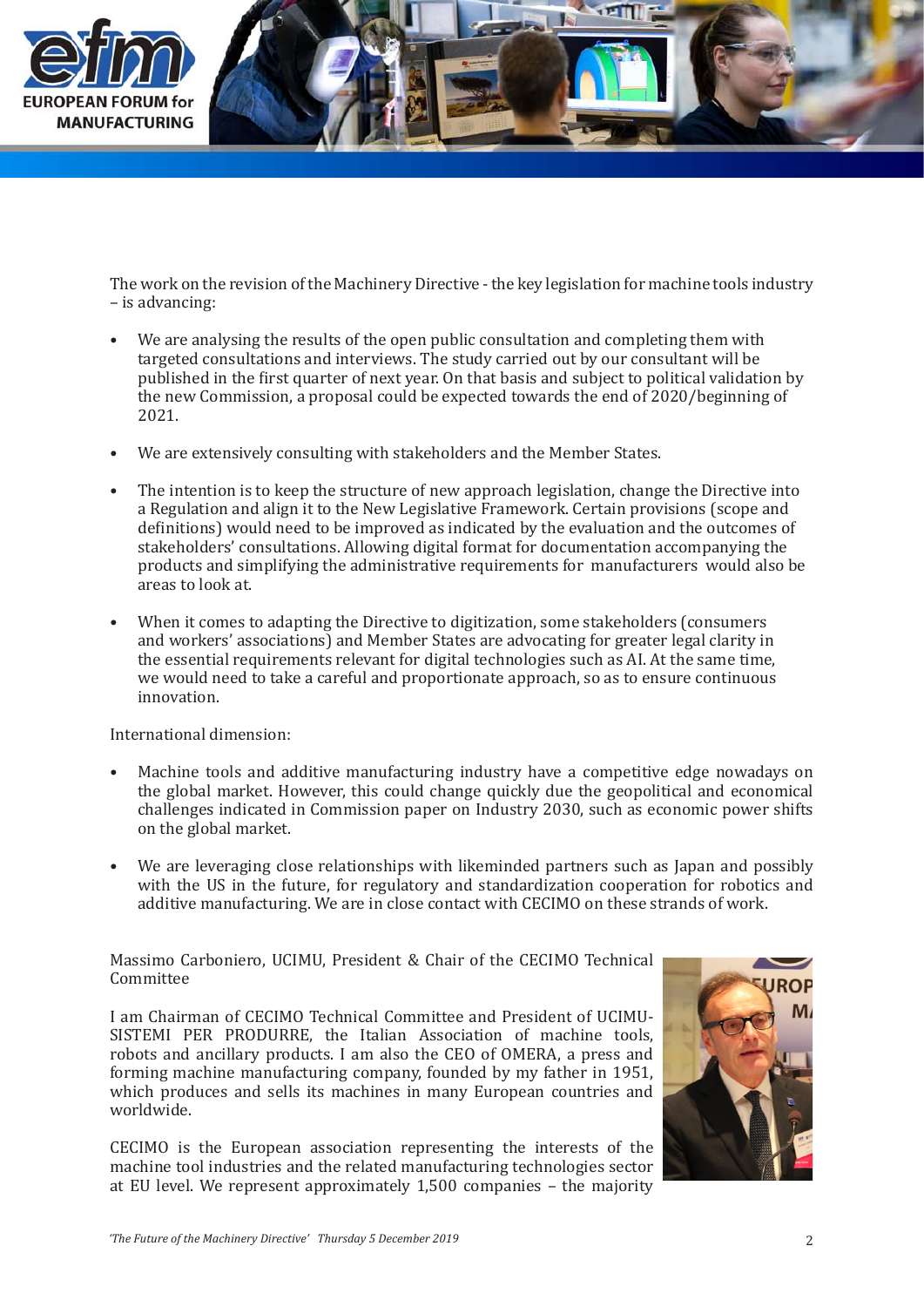

of which are small and medium sized enterprises. We cover around 98% of total machine tools production in Europe and more than a third worldwide.

Today we are discussing about Machinery Directive, an essential piece of legislation.

Considering the experience of my company, the Directive has been really positive and successful in ensuring safety in the European machinery market. The Directive has also been successful in coping with the technological developments.

This is allowed by the new approach principles followed when creating the Directive.

These principles establish that the Directive defines mandatory essential health and safety requirements. This leaves the definition of technical details to meet those requirements to harmonised standards to be developed by stakeholders in line with technological developments and the state-of-the-art.

This mechanism has provided enough flexibility to ensure meeting policy objectives. And, at the same time, it ensures the right conditions for European industry to grow and create new jobs. Furthermore, most of the standards have been developed at common European and international level, making Europe a main actor in safety and technological development, allowing our companies to keep their competitive advantage at global level.

The European Commission is currently analysing the need to review the Directive to consider new technological developments, to clarify some of its provisions and adapt it to the new legislative framework.

Let me give you some thoughts about this, based on what I have just mentioned:

1. The Machinery Directive is a very important and successful instrument for European industry, and it must be left unchanged in its basics.

Adapting to different and new rules always entails a learning curve, a very high cost for people training and for product upgrade. Machinery companies are already facing a market slowdown worldwide. (The total orders in the countries represented by CECIMO dropped 23% in the second quarter of 2019 compared with the previous year, and, forecasts suggest that the order intake will continue to decrease). This could significantly affect our sector, considering the fundamental changes in product paradigm that is happening in some of our basic customer sectors (such as the automotive sector). A substantial modification of the Directive scope and essential safety requirements would be very negative or even lethal for the machinery sector, which is already facing fierce competition by the worldwide manufacturers. This would also have negative consequences for the European economy.

2. Massive changes of the Machinery Directive would also have a deep impact on standards.

The development of a new set of standards, aligned to new requirements could take from three to five years, most likely even more time. So long as standards are not updated, companies and end-users will not benefit from their support in ensuring the conformity of products, leaving machinery market in a "grey area".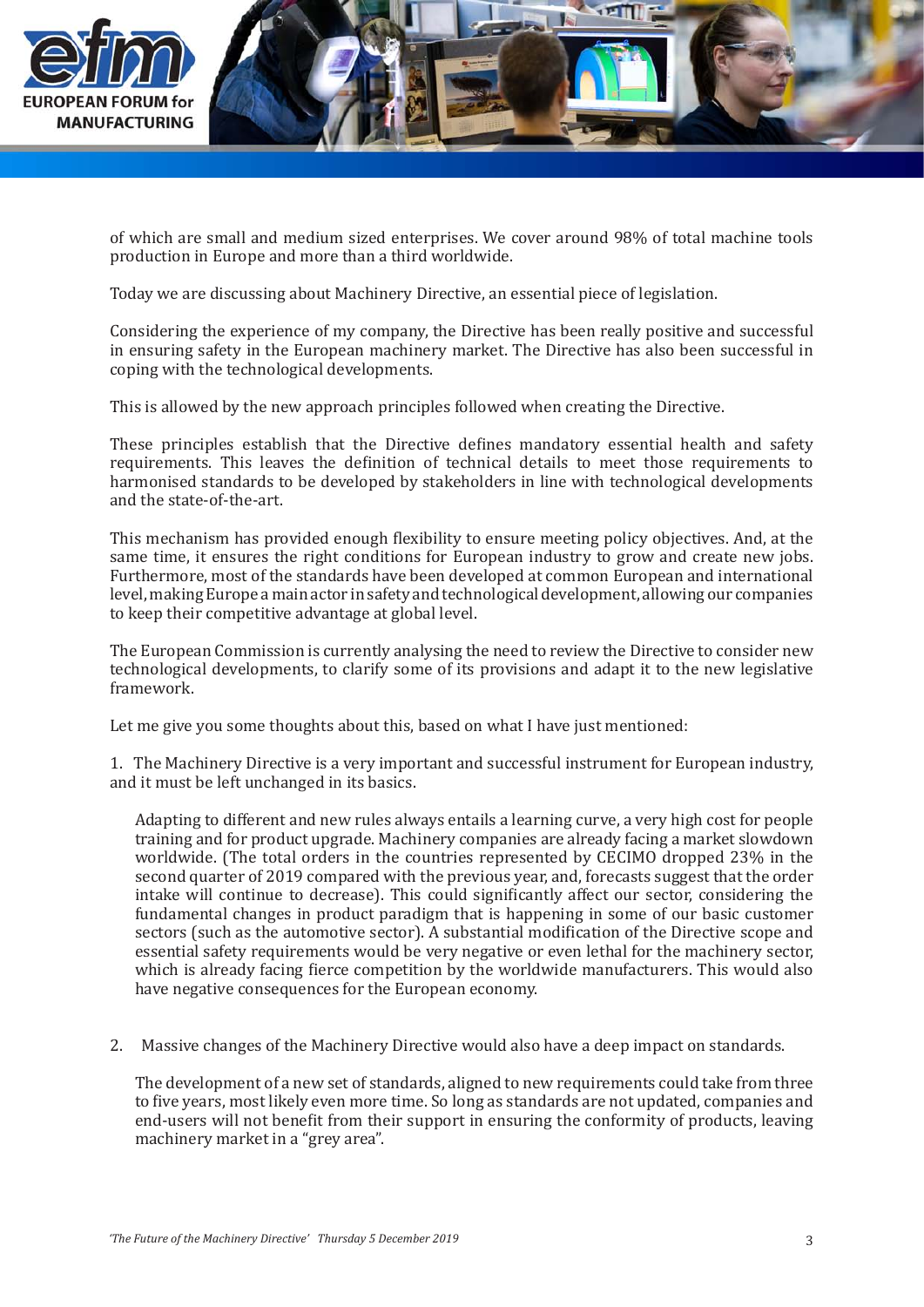

3. Although Artificial Intelligence (AI) is not new and it has evolved considerably in the last decades, the development of relevant applications in the machine tool and manufacturing technologies sector is limited and still at an early development stage.

Some companies in the machinery sector have started to explore the possibilities of such technologies, in order to develop applications used for process optimization, predictive maintenance and condition monitoring. For these reasons, I do believe that the discussion around AI and related technologies has to be based on facts and what is actually technologically possible.

4. Finally, increasing digitisation of industry means that cybersecurity is becoming a major issue. Nevertheless, we should also take into account that cybersecurity is an issue involving several actors and it does not only depend on machine builders.

It depends on a wide range of actors including suppliers, users and infrastructure/software providers. The scope of the Machinery Directive is limited to establish essential requirements for manufacturers, placing machinery for the first time in the EU market. The inclusion of cybersecurity requirements in a revised Directive would therefore not lead to an effective approach to cybersecurity and may instead open the way to a situation where different sectorial pieces of legislation include different and inconsistent requirements on cybersecurity.

As mentioned, our sector has a really positive experience with the Directive. This is an important piece of legislation and any changes will definitely affect the competitiveness of our sector. This is why I would like to ask you to keep all these points in mind when further discussing about the revision of the Directive.

Pernille WEISS MEP, Industry, Research & Energy Committee



**EUR** The industry sector is important to Europe.

Important for jobs, growth and the green transition.

The industry is faced with challenges and opportunities.

Technologies are changing and so is legislation and standards.

The current machinery Directive harmonises health and safety requirements and promotes the free movement of goods - this is what EU-legislation is all about.

The Commission has launched an assessment study into the effectiveness of the current machinery Directive.

This study is expected to finish in February 2020.

I believe that such studies are good.

We need to know if legislation is working the way it is intended to do.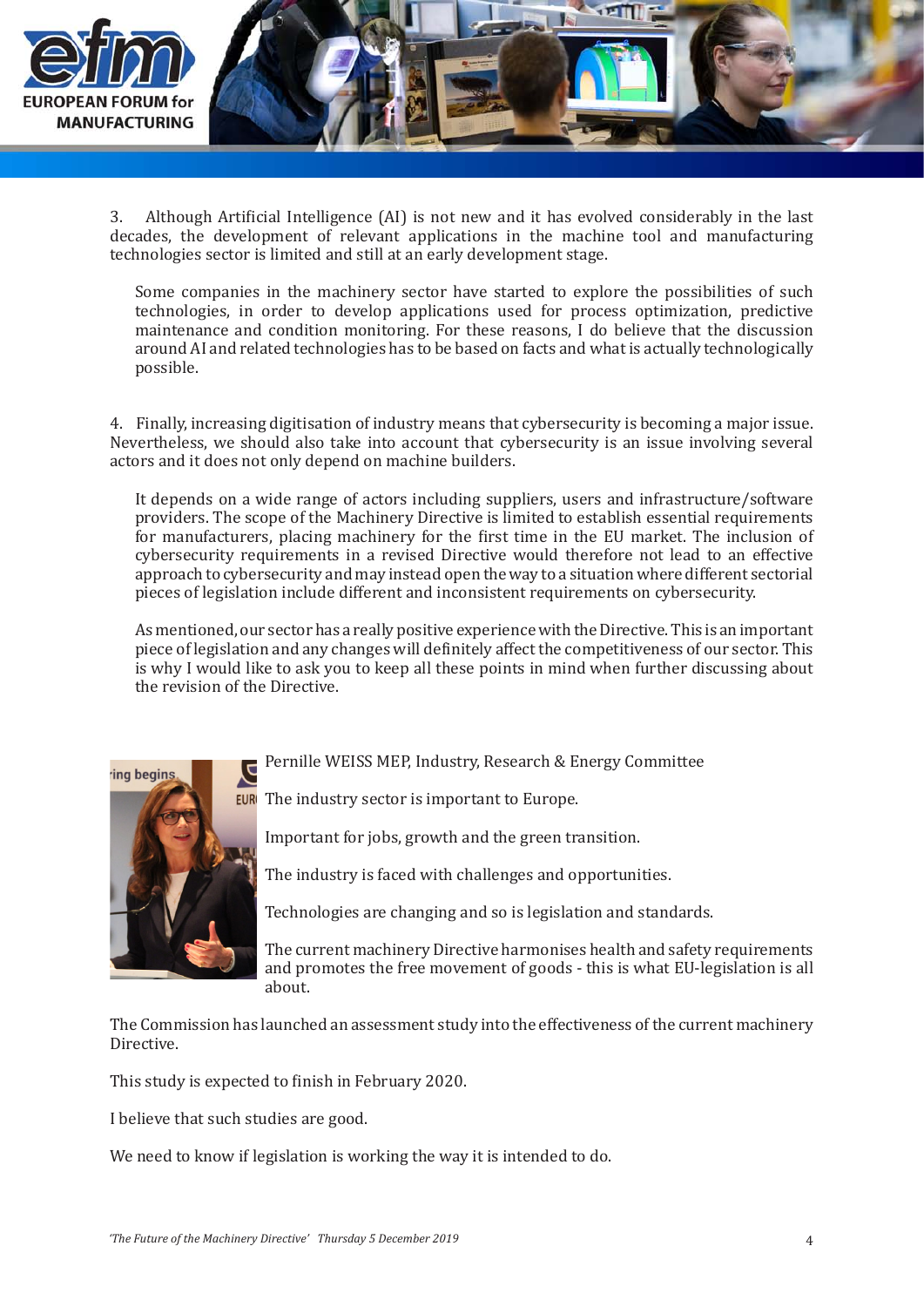

However, I also believe that our industries need stability - legislators should not constantly revise legislation.

We need to be able to compete with the rest of the world.

We need to provide the best possible conditions for our industries.

This will not happen if we keep changing legislation forcing companies to constantly adapt.

My hope is that the impact assessment of the Commission will not lead to a desire to revise the Directive.

If however the Commission finds it necessary to revise the Directive I will make sure to listen to those affected by it - I will listen to you.

It has been 10 years since the Directive was revised and maybe it will need changes - these changes should be proposed after consultation with the industry.

It is also important that any changes help us pursue the green transition.

Europe needs to be the strongest market for green solutions - this very much applies to the machinery sector because the sector is a driving force for innovation.

Therefore, I am looking forward to hearing your views on a possible revision of the Directive and what we as legislators should be aware of.

Juan Andueza, DIMECO SA, General Manager,

I would like to share the experience of my company in relation to the tu Machinery Directive in view of its future review.

Let me first say a few words about my company, DIMECO. It is a small Spanish company founded in 1988 with nearly 200 employees active in the area of sheet metal processing. This includes press feeding equipment and also complete manufacturing lines for finished massive production products like electrical distribution parts and systems, racking shelving, laser blanking and other specific applications. But even if we are small company, we are also a global company and we export more than 80% of our production to other countries in Europe and around the world.



One of the most important aspects for us, as an SME, is to have a clear, stable and harmonised legal framework to be able to invest and create jobs. A legal framework that is commonly accepted by as many countries as possible in Europe but also at global level. We should not forget that the machinery sector is a global sector.

As important as having a clear and stable legal framework is the need to enforce it.

Regulations should ensure an environment within which companies of all sizes are given a fair opportunity to compete. A lack of effective and consistent application of law provides those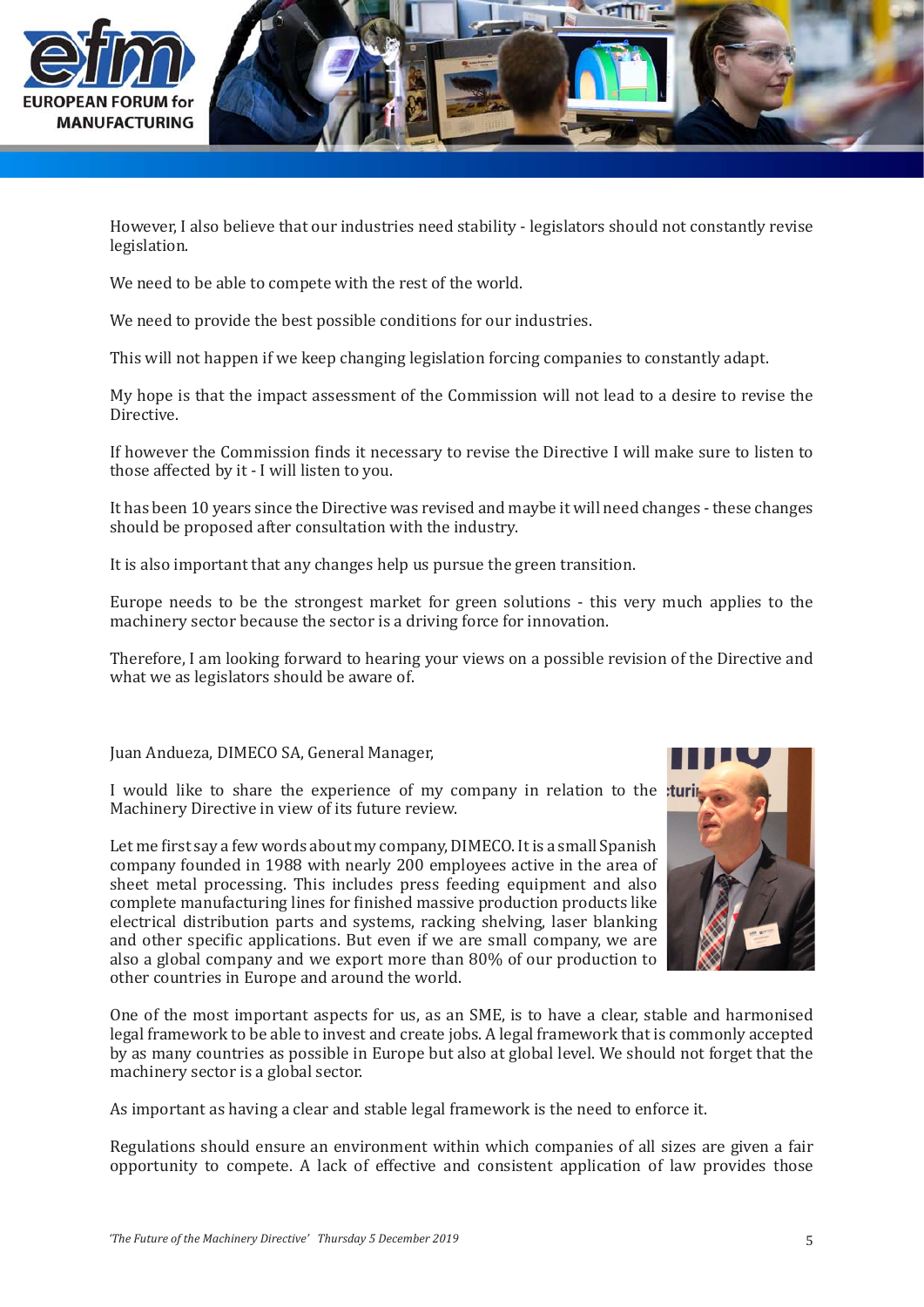

manufacturers that do not comply with European regulations an unfair comparative advantage. This undermines the competitiveness of those manufacturers who invest a significant amount of their resources in ensuring compliance of their products with health, safety and other requirements of European legislation.

Machine tool builders, and specially SMEs in this sector, are system integrators of various mechanical, electrical and IT components and automation systems. Knowledge of these and other relevant technologies such as laser technologies, robotics, automation or additive manufacturing is therefore essential. Cooperation within the value chain with our suppliers is also essential in order to ensure that health and safety requirements included in EU legislation are fulfilled.

In our company we have invested considerable time and resources in order to develop internal procedures and methodologies to carry out the necessary risk assessment and ensure compliance.

According to the Commission evaluation of the Machinery Directive, the Directive has worked well and has also coped well with technological developments through time. Our view regarding the Directive is also positive and that is why in relation to its future review we believe continuity is the key word. Any future revision of the Directive should allow us to improve our procedures but there is no need for exponential change.

One of the measures that have been mentioned today and that we think may definitely be an improvement for both manufacturers and users is the possibility to provide instructions in digital format. In our company we print a huge number of pages per year. The main driver for moving to online manuals is the advantages it provides in relation to updating, quicker search for relevant information and reduction of environmental impact. In the case of complex machinery, manuals are often needed for operations and processes. Since complex machinery is usually accompanied by complex manuals, these solutions would allow to find the right information quickly, especially if integrated with augmented reality solutions.

But rather than changes in legislation what SMEs need is to have good application guidance and harmonised standards that support companies to implement the requirements of legislation into an easy and understandable way. To this respect it is important that we work harder in order to improve the process of citation of harmonised standards in the Official Journal and to ensure standards are developed faster. A faster delivery of standards would also facilitate the involvement of companies, specially SMEs which have more limited resources, in the standardization process.

In summary I would like to highlight that from our perspective the Machinery Directive is working well. We specially appreciate the possibility of self-declaration and that is written in a technology neutral way. From our perspective what we need to focus on is its effective application and the development of harmonised standards in line with technological developments that help SMEs to comply with existing legal requirements.

Marcel Dutrieux, THE TORO COMPANY, Manager European Product Integrity

The Machinery Directive is fit for purpose, it has proven to be one of the major examples of New Approach Directive which had and still has benefits for the internal market •

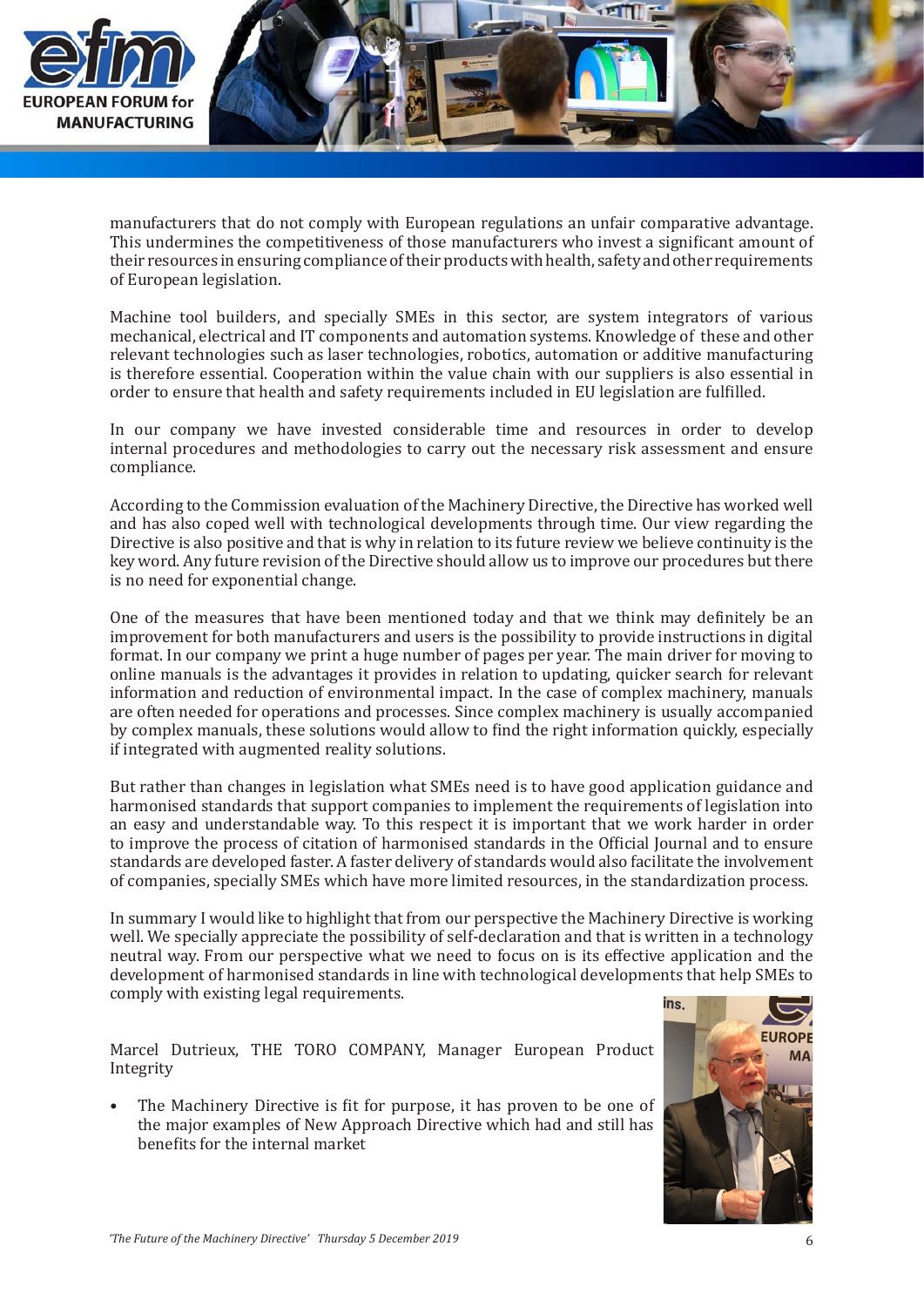

- Introducing additional requirements for new technologies such as Artificial Intelligence, cyber security, etc. indeed could be required, but before discussing the specific requirements, it needs to be clear what the boundaries are that need to be covered, thus, setting the correct definitions. The key point for the industry is that any new requirements covering new technology, must not have a negative impact (i.e. additional requirements) on current products already compliant to current legal text. •
	- AI in manufacturing today and in the next decades is narrow AI under strict lead of the human being where in no way machines can take the lead.  $\Omega$
	- Do not confuse AI in manufacturing with buzzwords used in movies.  $\mathbf 0$
- In terms of cybersecurity, the supply chain must be considered. It is of no use if there are no cybersecurity requirements for communication devices and cybersecurity requirements must be observed for machines in which such devices are integrated. •
- Future legislation needs to be made as clear as possible in view of current available technologies, specifically related to digitization; there should be no room left to allow additional/ specific requirements to be added via a guideline e.g. requiring paper documentation is old fashioned. •
- Industry is a key stakeholder in the revision of the Directive and is fully committed to support authorities in a transparent way; keep in mind: it is the industry which knows best the products that are placed on the EU market; and it still there responsibility to place safe products in the market. •

## Filip Geerts, CECIMO, Director General

After listening to the discussions today, if there is a single word summarising what is needed in relation to a possible revision of the Machinery Directive, this is: continuity.

I think, overall, we all agree that the Directive is a good piece of legislation. The model in which it is based ie. the definition of general essential health and safety requirements, leaving technical details to standards developed by industry and other stakeholders, has proved to be successful. This has also given room for innovation and adaptation to new technological developments.



From the point of view of businesses, it is important to have a stable legal framework that offers us the right conditions to invest, innovate and create jobs. As we heard today SMEs are more severely affected by regulatory changes than large companies since they are unable to spread the costs of compliance across large scale operations. In the machine tool and related manufacturing technologies sector over 80% of the companies are SMEs and this is an important aspect to be considered. Rather than changes in Regulation what they are asking for is further guidance and standards that support them in implementing the requirements of the Directive in line with the state-of-the-art and technological developments.

It is also important to note that although mainly composed by SMEs, our sector has also a strong international dimension. More than three quarters of the production from the companies represented by CECIMO is shipped abroad, and around half of it is exported outside Europe to China, the US, Mexico or India. Keeping our competitiveness at international level is therefore